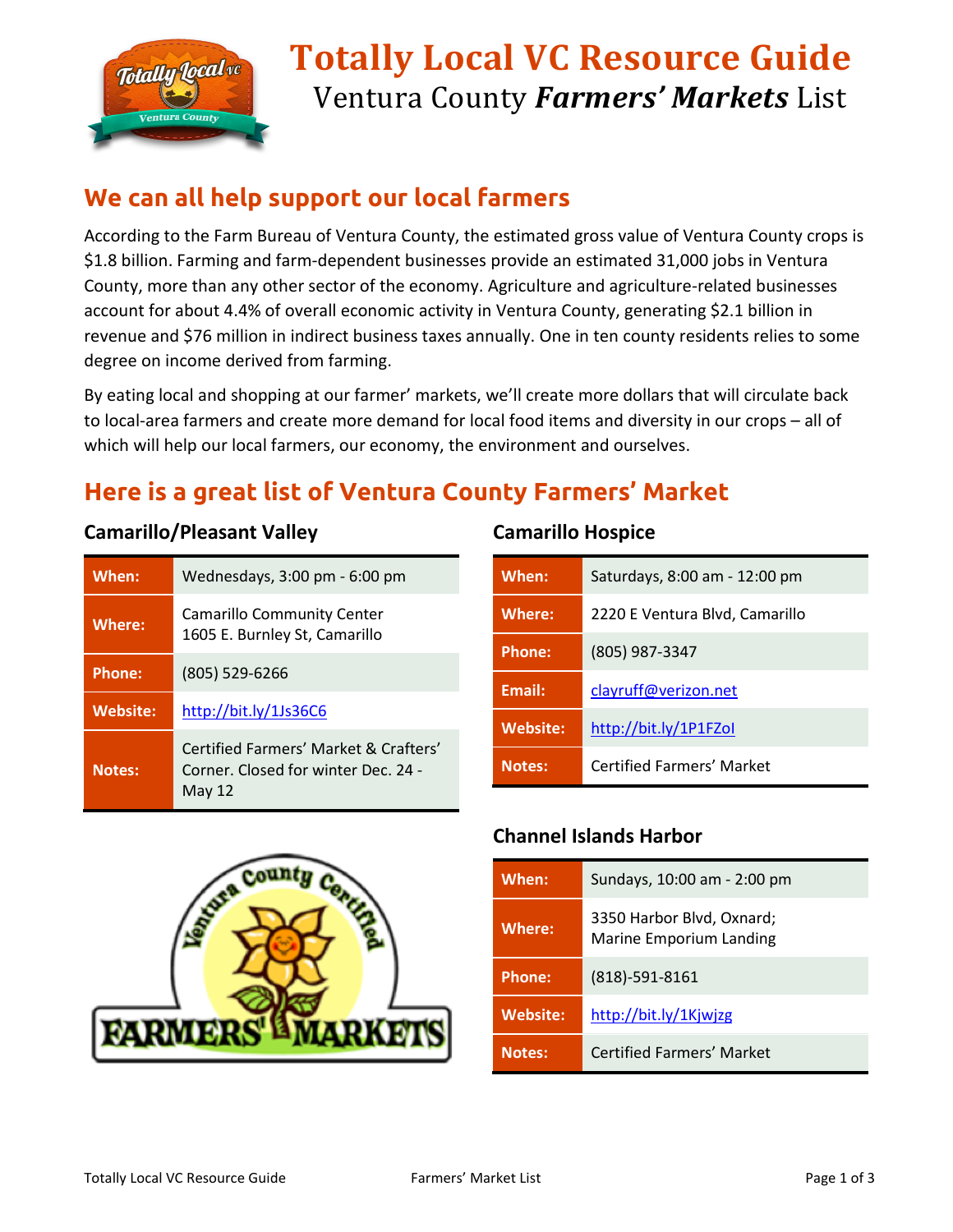## **Moorpark**

| When:         | Fridays, 3:00 pm - 7:00 pm                                       |
|---------------|------------------------------------------------------------------|
| <b>Where:</b> | 742 Los Angeles Ave, Moorpark;<br><b>Village Shopping Center</b> |
| <b>Phone:</b> | (805) 479-9699                                                   |
| <b>Notes:</b> | <b>Certified Farmers' Market</b>                                 |



## **Newbury Park**

| When:           | Saturdays, 9:00 am - 2:00 pm                                                      |
|-----------------|-----------------------------------------------------------------------------------|
| <b>Where:</b>   | 2331 Borchard Rd, Newbury Park;<br>Thousand Oaks Library - Newbury<br>Park Branch |
| <b>Phone:</b>   | (323) 272-9171                                                                    |
| <b>Email:</b>   | helenlee101@live.com                                                              |
| <b>Website:</b> | http://bit.ly/1ESZqZ7                                                             |
| <b>Notes:</b>   | Certified Farmers' Market                                                         |

### **Oak Park**

| When:         | Saturdays, 9:00 am - 1:00 pm                                       |
|---------------|--------------------------------------------------------------------|
| Where:        | 706 Lindero Canyon Rd, Oak Park;<br>Oak Park Plaza Shopping Center |
| Phone:        | (805) 643-6458                                                     |
| <b>Email:</b> | pacific209@hotmail.com                                             |
| Website:      | http://bit.ly/1e0wvUv                                              |
| <b>Notes:</b> | <b>Certified Farmers' Market</b>                                   |

## **Ojai**

| When:           | Sundays, 9:00 am - 1:00 pm                     |
|-----------------|------------------------------------------------|
| <b>Where:</b>   | 300 E. Matilija St, Ojai;<br>Behind the Arcade |
| <b>Phone:</b>   | (805) 698-5555                                 |
| Email:          | ojaifarmersmarket@cox.net                      |
| <b>Website:</b> | http://bit.ly/18p56vh                          |
| <b>Notes:</b>   | <b>Certified Farmers' Market</b>               |

#### **Downtown Oxnard**

| When:           | Thursdays, 9:00 am - 1:30 pm     |
|-----------------|----------------------------------|
| <b>Where:</b>   | 500 S C St, Oxnard; Plaza Park   |
| <b>Phone:</b>   | (805) 247-0197                   |
| Email:          | info@OxnardDowntowners.org       |
| <b>Website:</b> | http://bit.ly/2awoT5T            |
| <b>Notes:</b>   | <b>Certified Farmers' Market</b> |



## **Simi Valley**

| When:           | Fridays, 11:00 am - 3:30 pm                                         |
|-----------------|---------------------------------------------------------------------|
| <b>Where:</b>   | 2757 Tapo Canyon Rd, Simi Valley;<br>Simi Valley Civic Center Plaza |
| <b>Phone:</b>   | $(805) 643 - 6458$                                                  |
| Email:          | pacific209@hotmail.com                                              |
| <b>Website:</b> | http://bit.ly/1h3zPmf                                               |
| <b>Notes:</b>   | <b>Certified Farmers' Market</b>                                    |